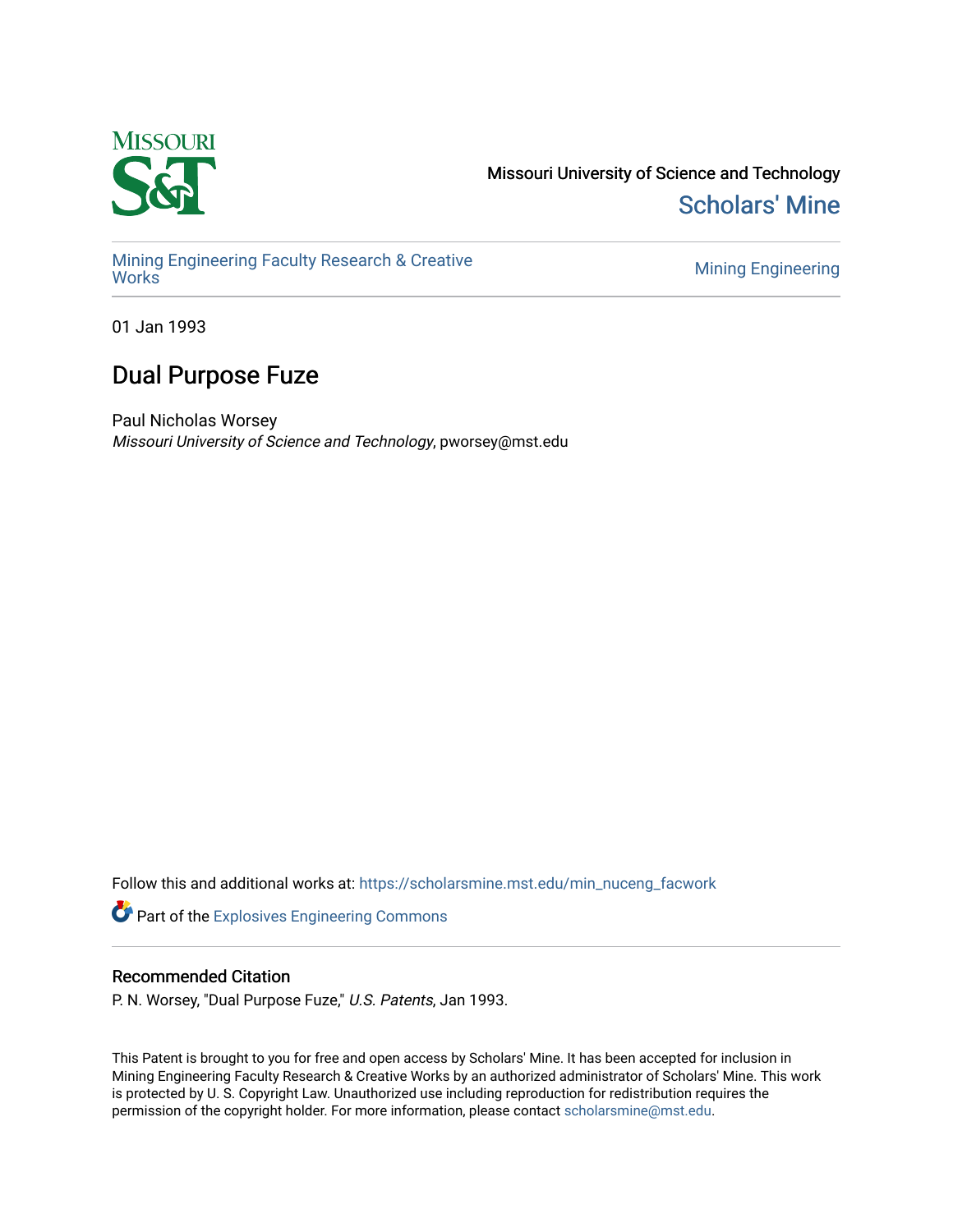

# United States Patent [19] [11] Patent Number: 5,196,646

# Worsey [45] Date of Patent: Mar. 23, 1993

- [54] DUAL PURPOSE FUZE OTHER PUBLICATIONS<br>[75] Inventor: Paul N. Worsey, Rolla, Mo. This Charles of the March 2014
- 
- 
- 
- 
- (51) Int. Cl........................ F42C14/00; F42C 19/00, F1s (57) ABSTRACT
- 
- 

| 2.697.400 12/1954 |         | Liljegren  102/476      |
|-------------------|---------|-------------------------|
| 2.741.180         | 4/1956  | Meister  102/476        |
| 2.764.092         | 9/1956  | Massey  102/476         |
| 3,451,339         | 6/1969  |                         |
| 3.563.178         | 2/1971  |                         |
| 3,677,182         | 7/1972  |                         |
| 3.968.748         | 7/1976  | Burford et al.  102/7.2 |
| 3.982.488         | 9/1976  | Rakowsky  102/81        |
| 4.072.107         | 2/1978  |                         |
| 4.471.696         | 9/1984  |                         |
| 4,615,271         | 10/1986 |                         |
| 4.982.665         | 1/1991  | Sewell et al.  102/306  |

Title: Fluid Jet Impact Sensitivity Manual; Author: [73] Assignee: Curators of the University of John K. Klesterman and Paul N. Worsey; Date: Jul.<br>Missouri, Columbia, Mo. 1988: pp. 1, 2, 45-91 and 142-152. 1988; pp. 1, 2, 45-91 and 142-152.

## [21] Appl. No.: 594,111 Primary Examiner-Charles T. Jordan

[22] Filed: Oct. 3, 1990 Methods Attorney, Agent, or Firm-Senniger, Powers, Leavitt &

102/473; A dual purpose fuze for a projectile which can activate 102/499 a quantity of material selected from a group including [58] Field of Search ................ 102/293, 473, 476, 489, high explosive, low explosive, propellant and pyrotech-<br>102/499, 504, 505 high explosive, low explosive, propellant and pyrotech-<br>102/499, 504, 505 high explosi nic compounds. The fuze includes a charge holder having a socket therein facing the quantity of material to be [56] **Solution References Cited** activated. A fuze charge located in the socket has a activated. A fuze charge located in the socket has a depression in it so formed as to cause the fuze charge to depression in it so formed as to cause the fuze charge to explode in a jet directed outwardly from the socket of sufficiently high energy to activate a high explosive in a high explosive projectile, the fuze charge being sufficiently small to prevent rupture of containment for a : 2. E. SE a a 19:: propellant in a cargo projectile. The fuze further in sw eterson .............................. lud hani f m 3,968,748 7/1976 Burford et al. of EES Eritrating E. charge as well as for activating detonation. A safety mechanism is provided to prevent premature detonation of the fuze charge.

### 16 Claims, 3 Drawing Sheets

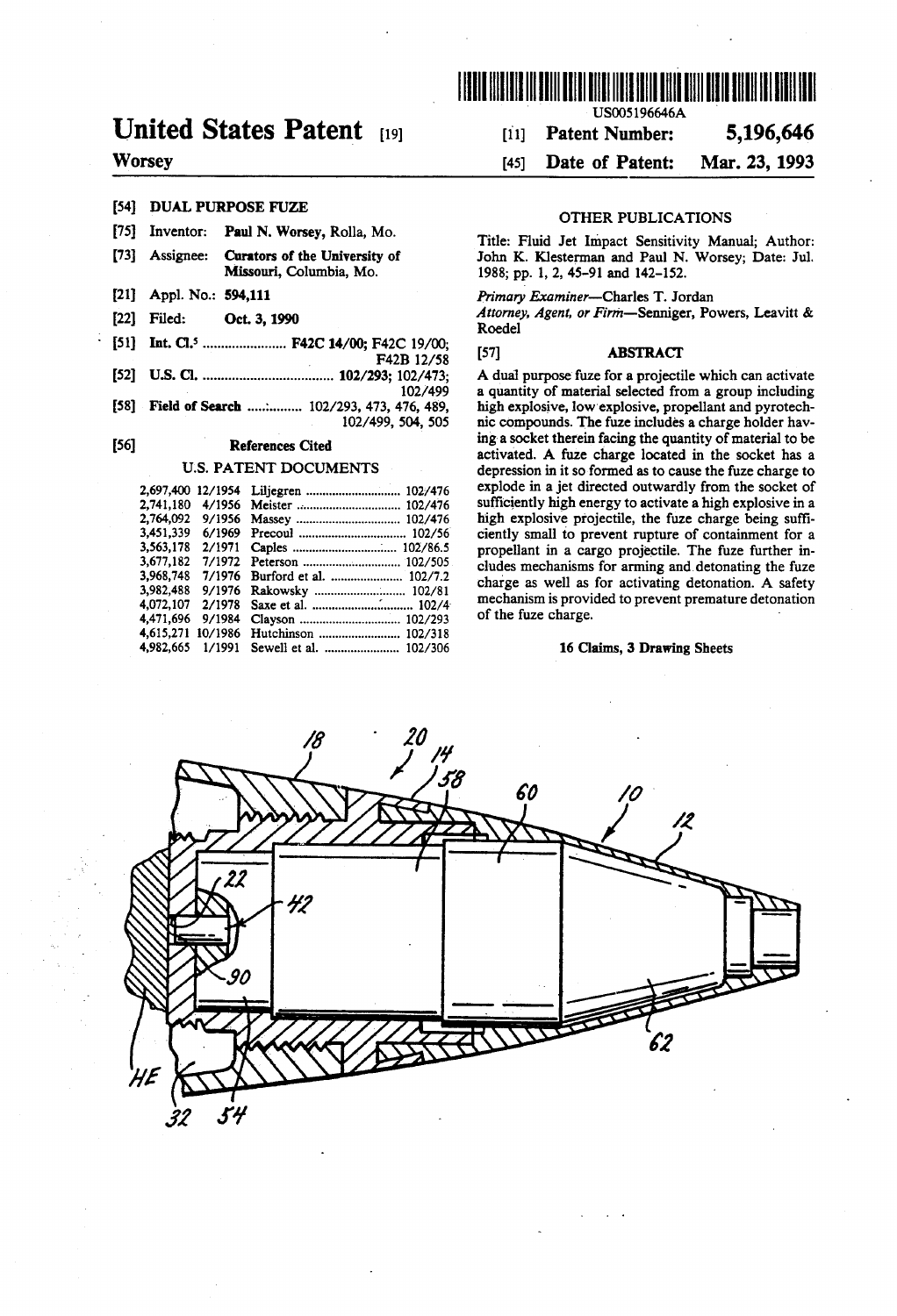



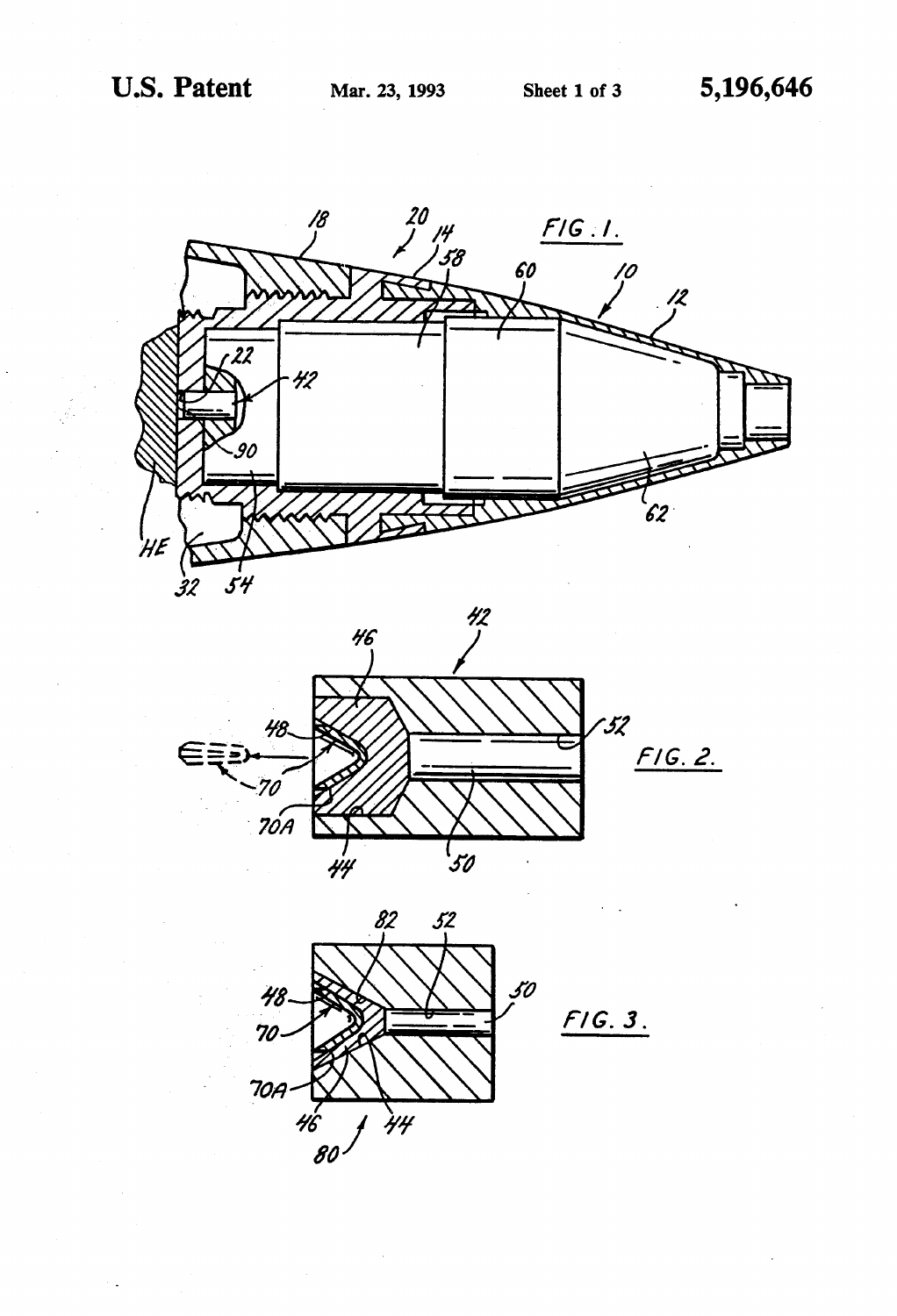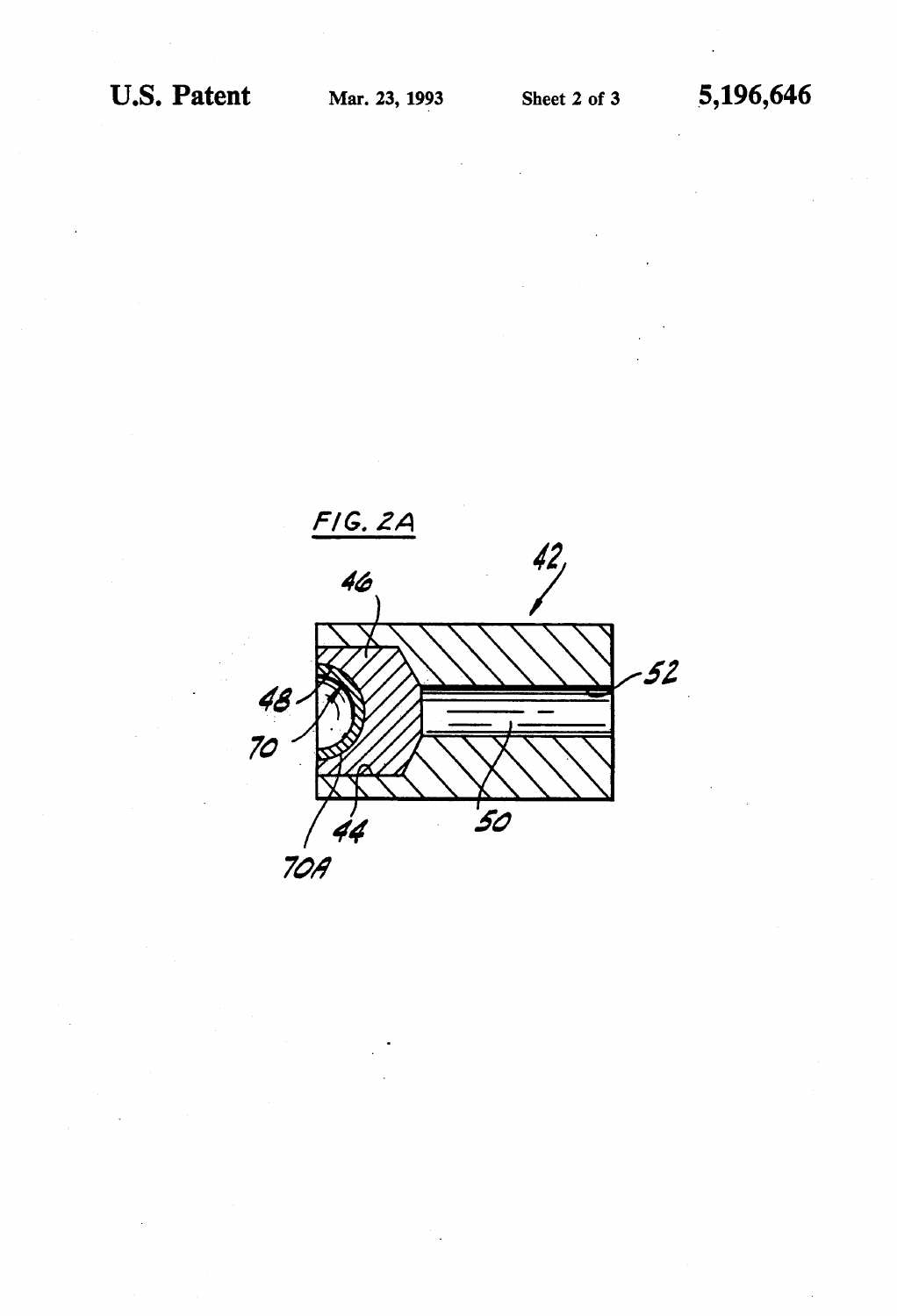

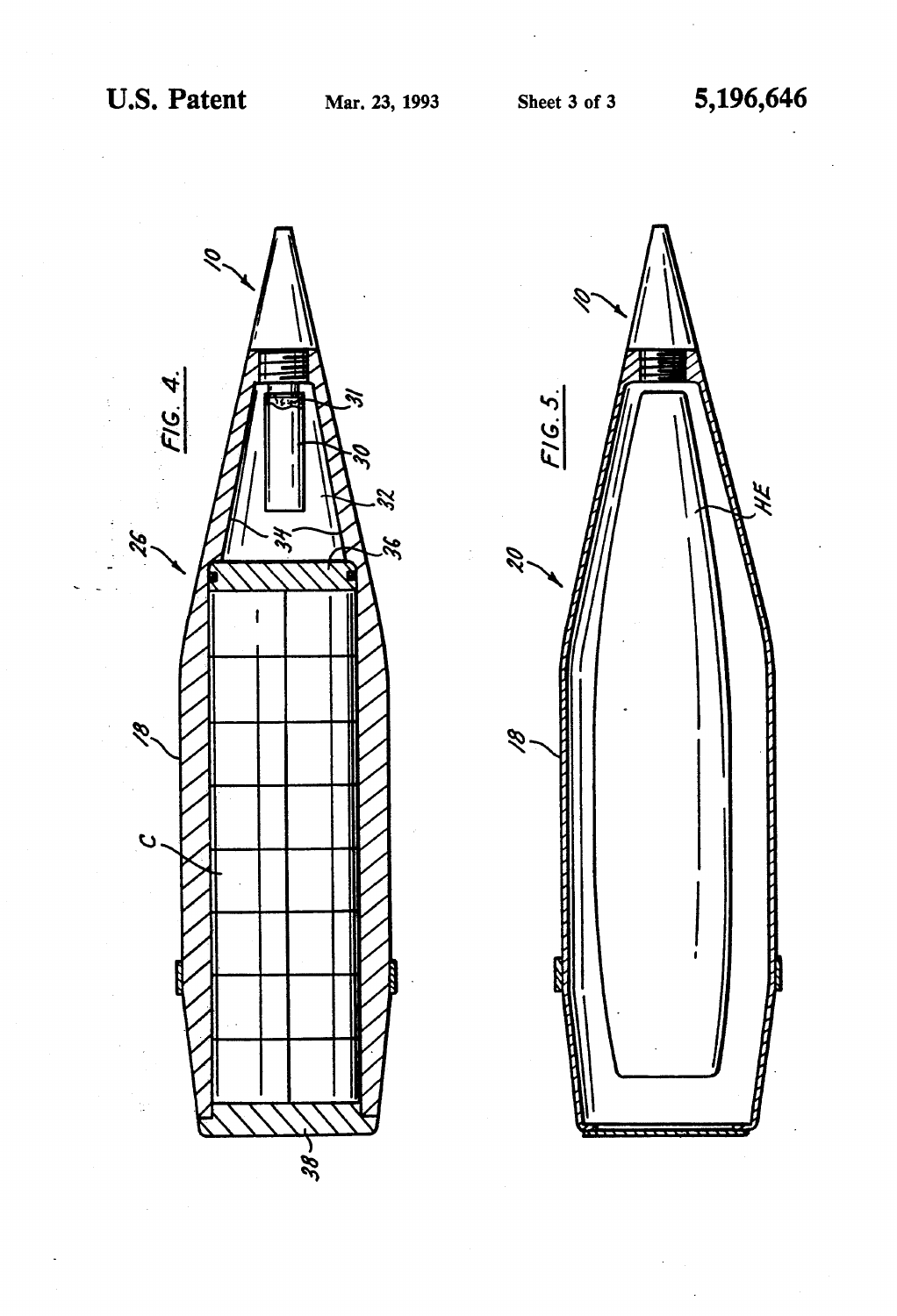## DUAL PURPOSE FUZE

## BACKGROUND OF THE INVENTION

This invention relates generally to fuzes for projectile ordnance and more particularly to a dual purpose fuze for activating any one of a variety of explosive and propellant materials of various sensitivities in the projectile.

Artillery projectiles of the same basic configuration may be used as bursting projectiles which carry high explosive to a target where it is detonated, or used as cargo projectiles which carry a cargo (e.g., mines, anti personnel grenades, or the like) to a target where the 15 cargo is deployed from the projectile. Heretofore, depending upon the particular application of the projectile, a different type of fuze was required. When the projectile carries high explosive the fuze must be suffi ciently powerful to detonate the high explosive. How- 20 ever, in a cargo projectile, the fuze ignites propellant (or a low explosive) to eject the cargo from the projecthe casing for deployment. In order to operate properly the containment of the propellant within the casing the containment of the propellant within the casing must be maintained in order to provide sufficient pres- 25 sure to eject the cargo from the projectile casing. Thus, a fuze of a lesser explosive force is required to prevent rupture of the propellant containment by detonation of the fuze. However, such a fuze is not powerful enough the fuze. However, such a fuze is not powerful enough to detonate high explosive. The requirement of two 30 different types of fuzes for similar projectiles can lead to errors in arming the projectiles particularly under bat-<br>tlefield conditions. Supplementary charges may be provided to boost the fuze containing a lesser explosive charge. However, this requires additional inventory, more manipulation to arm the (high explosive) projectiles, and presents another opportunity for error.

Moreover, the fuzes for high explosive can themselves contain a relatively large amount of explosive. selves contain a relatively large amount of explosive. 40<br>Handling of the fuzes presents a danger in that the inadvertent detonation of the fuze will by sufficiently vio lent as to be likely to cause severe injury or death to the person handling the fuze.

### SUMMARY OF THE INVENTION

Among the several objects and features of the present invention may be noted the provision of a fuze which may be used both in high explosive and cargo projecmay be used both in high explosive and cargo projec-<br>tiles; the provision of such a fuze which can detonate  $\overline{50}$  holder of a second embodiment of the present invention<br>high explosive details a gap between the fuze and high explosive despite a gap between the fuze and the explosive; the provision of such a fuze which utilizes a minimum of explosive charge; the provision of such a fuze which reduces the danger in case of inadvertent fuze which reduces the danger in case of inadvertent fuze detonation; the provision of such a fuze which 55 overdrives the detonation of an explosive or ignition of a propellant; the provision of such a fuze operable in existing artillery projectile designs; and the provision of such a fuze which is simple in design and economical to manufacture.

Further among the several objects and features of the present invention may be noted the provision of a projectile capable of carrying a variety of payload from high explosive to cargo which may be activated by a single type of fuze.<br>Still further among the several objects and features of 65

the present invention may be noted the provision of a method for arming ordnance in which a projectile with a payload of high explosive or cargo may be armed with a single type of fuze.

10 located in the socket has a depression in it which is Generally, a dual purpose fuze for a projectile, con structed according to the principles of the present in vention includes a charge holder having a socket in it facing a quantity of material to be activated. The fuze is from a group including high explosive, low explosive, propellant or pyrotechnic compounds. A fuze charge formed to cause the fuze charge to explode in a jet directed outwardly from the socket of sufficiently high energy to activate a high explosive in a high explosive energy to activate a high explosive in a high explosive projectile. However, the fuze charge is sufficiently small to prevent rupture of containment for a propellant in a cargo projectile. Detonating means is provided for detonating the fuze charge and safety means is provided to prevent the premature detonation of the detonating means. Activating means activates the detonating

Generally, a projectile constructed according to the principles of the present invention comprises an outer casing and is adapted for carrying either a payload of high explosive or cargo and a quantity of propellant. The projectile has a quantity of material in it selected from a group including high explosive, low explosive, propellant and pyrotechnic compounds. The projectile further includes a dual purpose fuze of the type described above, which is shaped and configured for con

35 fuze of the type described above is also provided for The method of the present invention generally involves the provision of a projectile containing a payload of high explosive and a projectile containing a payload<br>of cargo and a quantity of propellant. A dual purpose<br>fuze of the type described above is also provided for<br>fitting into the projectile casing without regard to<br>wheth

sive or propellant.<br>Other objects and features of the present invention will be in part apparent and in part pointed out hereinafter.

### BRIEF DESCRIPTION OF THE DRAWINGS

FIG. 1 is a fragmentary longitudinal section of a dual purpose fuze of the present invention as attached to a projectile;

FIG. 2 is a longitudinal section of a fuze charge holder of the present invention;

FIG. 2A is a longitudinal section of a fuze charge wherein the fuze charge and fuze charge liner are hemispherical;

FIG. 3 is a longitudinal section of a fuze charge holder of a second embodiment;

FIG. 4 is a longitudinal section of a cargo projectile; and

FIG. 5 is a longitudinal section of a high explosive projectile.

60 sponding parts throughout the several views of the Corresponding reference characters indicate corre drawings.

## DETAILED DESCRIPTION OF THE PREFERRED EMBODIMENTS

Referring now to the drawings, and in particular to FIG. 1, a dual purpose fuze of the present invention, indicated generally at 10, is shown to comprise a housing including a nose section 12 and a tail section 14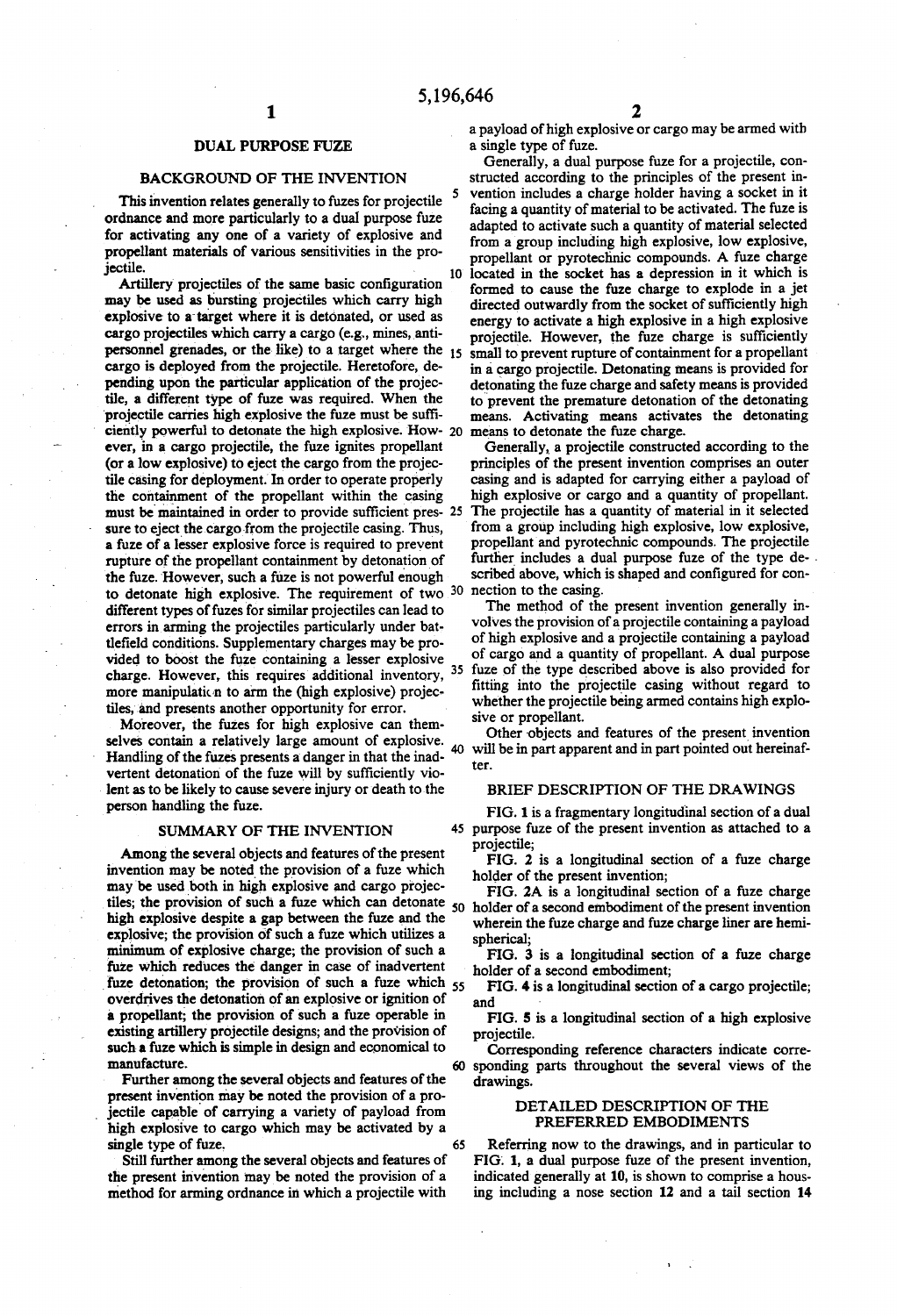which are fitted together for housing the fuze components. The tail section 14 of the housing, as shown in FIG. 1, is screwed into casing 18 of a high explosive FIG. 1, is screwed into casing 18 of a high explosive projectile 20 (such as is shown in FIG. 5), and an open ing 22 in the end of the tail section 14 provides commu 5 nication between the fuze 10 and the interior of the projectile casing, which contains a quantity of high explosive HE, such as Compositions A-5 or A-3, a PBXN, CH-6 or TNT, of the type commonly used in PBXN, CH-6 or TNT, of the type commonly used in military bursting projectiles. Although not illustrated in 10 the drawings, the high explosive is typically held in a steeljacket inside the casing 18 of the projectile 20. As shown in FIG. 4, a projectile 26 which is virtually iden tical to the high explosive projectile 20 may also carry cargo C (e.g., mines, anti-personnel grenades, or the 15 like) which is to be deployed, rather than detonated at the target.<br>For the bursting projectile 20, detonation of the high

For the bursting projectile 20, detonation of the high explosive HE by the fuze 10 results in the projectile disintegrating into fragments for maximum destructive 20 effect. In the cargo projectile 26, the fuze 10 communicates with a canister 30 containing a quantity of propellant 31. Detonation of the fuze charge 46 ignites the propellant 31 in an area of containment 32 defined by propellant 31 in an area of containment 32 defined by the interior wall 34 of the projectile casing 18 and a 25 pusher plate 36 which separates the containment area from the cargo C. The rapid increase in pressure in the containment area 32 as the properiant burns arives the<br>pusher plate 36 and cargo C rearwardly. A base plate<br>38, which is typically attached to the casing 18 by<br>crimping the casing or a fastener (not shown) on the<br>casing ov cargo projectile 20 that the integrity of the containment  $35$ area 32 be maintained after detonation of the fuze 10 so that the pressure may build up sufficiently to eject the cargo. A conventional fuze with enough charge to ignite the propellant, but which is small enough to avoid rupture of the containment area is not sufficiently pow-40 erful to detonate high explosive. However, the fuze 10 of the present invention can operate both in the cargo projectile 26, and in the high explosive projectile 20 without the addition of supplemental charges to augalthough the description refers to high explosive and cargo projectiles the principles of this invention are applicable to fuzes for activating explosives or propel lants in other configurations. 30 ment its explosive force. It is to be understood that 45

A cylindrical fuze charge holder, indicated generally 50 at 42, having a socket 44 in one end is located in the opening 22 adjacent the tail end of the fuze 10 with its socket facing the quantity of material (e.g., high explosive, low explosive, propellant or pyrotechnic compound) to be activated. As shown in FIG. 2, a fuze 55 charge 46, which may be PBXN 5, PBXN 6, RDX, PETN, HNS or other standard fuze explosive, is located in the socket 44 and has a depression 48 in it facing outwardly of the socket which is generally symmetric<br>with respect to the central axis of the socket. The fuze<br>charge 46 is located at the end of the explosive train of the fuze 10. Means for detonating the fuze charge in-<br>cludes a first detonating member 50 located in a cylincludes a first detonating member 50 located in a cylin drical passage 52 extending longitudinally of the charge holder 42 and communicating with the socket 44, and a 65 detonation mechanism 54 in the tail section 14 of the housing. Safety means for preventing the premature detonation of the fuze and arming means for releasing with respect to the central axis of the socket. The fuze 60

the safety means to allow detonation of the fuze 10 are indicated at 58 and 60, respectively. At the nose of the fuze, means 62 is provided for activating the detonation means based upon impact, proximity, time or other desired activation criteria. The detonation means, safety means, arming means and activating means are illus trated diagrammatically because they are fuze compo nents which are well know in the art of projectile fuzes.<br>A concave liner 70 made of a material having a high

A concave liner 70 made of a material having a high density, such as metal, is located in the fuze charge depression. The liner has a convex surface 70A which engages the fuze charge 46 and has a contour generally conforming to the shape of the depression 48. The liner 70 may vary in configuration from conical to hemispherical depending upon the performance required of the fuze 10. The shape of the depression 48 generally corresponds to the shape of the convex surface 70A of the fuze. The depression 48 shapes the fuze charge 46 so as to cause it to explode in a jet directly outwardly from the socket 44. Initiation of the fuze charge 46 from its right end (as viewed in FIG. 2) by the detonating member 50 produces an approximate wave detonation front moving to the left. As the wave progresses leftward along the liner 70, the sides of the liner collapse radially inwardly and it is hyper-accelerated out of the socket 44 generally along the axis of the socket in a cohesive manner, as shown in phantom in FIG. 2. The liner 70 along with the detonation wave form a jet of high velocity which focuses the energy of the fuze charge explosion generally along the axis of the socket 44.<br>However, it is to be understood that in some configurations, such as when the fuze charge 46 and quantity of material to be activated are not separated by a gap, the fuze 10 of the present invention absent the liner 70 is capable of activating the material.

The majority of military high explosives presently in use have detonation velocities in the range of seven to eight kilometers per second. The velocity of the fuze clearly higher than required to detonate the high explosive. Activation of the explosive or propellant by a jet at a velocity in excess of its detonation or ignition velocity results in "overdriving". Overdriving of the explosive or propellant causes the explosive or propellant to in stantaneously reach their maximum theoretical perfor mance levels (e.g., with a high explosive, the shock wave is created instantaneously upon detonation). Thus, the fuze 10 obtains the maximum performance of the quantity of material activated (whether propellant or explosive). In the future, more insensitive high explosives may be used to increase safety in handling the projectiles. In that event, it is believed that the fuze 10 of the present invention may be modified to include a plurality of small shaped fuze charges (not shown) suffi cient to activate a critical area of the high explosive so that detonation reaction will be maintained once initi ated by the fuze.

The high jet velocities achieved by the shaped fuze charge 46 require only a minimal amount of explosive. It is believed that for those high explosives presently in use by the military, that a fuze charge of approximately 1 gram or less should be sufficient to detonate the high explosive without the aid of a supplemental charge. The charge holder 80 shown in FIG. 3 has been modified from that shown in FIG. 2 so that the walls of its socket 82 generally conform to the shape of the depression 48 in the fuze charge 46 and to the liner 70 configuration. The size of the socket 82 is also significantly reduced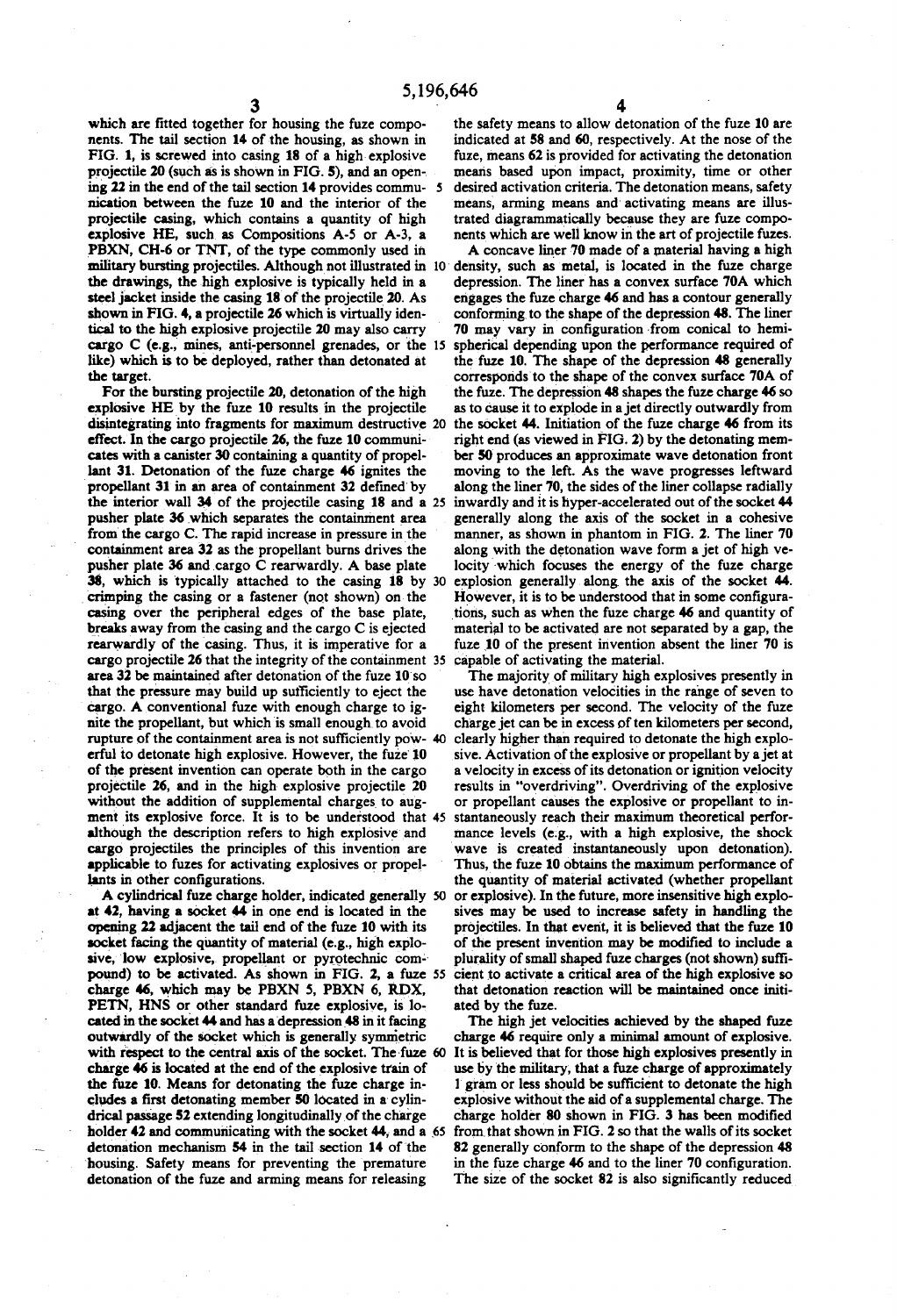5,196,646<br>5<br>over that of the charge holder 42 of FIG. 2. Presently a tw such supplemental or booster charges used to augment<br>the fuze charge may have anywhere from 30 grams to over 200 grams of explosive, which makes the fuze a powerful explosive in its own right. The power of these 5 supplemented fuzes greatly increases the likelihood of serious injury or death should the fuze inadvertently<br>detonate while being handled.<br>The fuze charge jet from the detonation of the fuze

I he fuze charge jet from the detonation of the fuze charge 46 is also capable of detonating high explosive 10 HE although a gap or "standoff" 90 between the fuze<br>charge and the explosive is present (FIG. 1). The hyperacceleration of the liner 70 by the shaped fuze charge converts the explosive energy of the fuze charge detonation into kinetic energy which propagates across the 15 gap more readily than the detonation wave. The liner 70 allows the fuze charge jet to remain focused (i.e., having a high impact velocity over a small area after traveling a distance) over the standoff 90. The ability to acti vate the high explosive HE despite the standoff 90 be- 20 tween the fuze 10 and the high explosive is critical in fuze design for existing projectiles in which a standoff between the fuze and the high explosive in the high explosive projectile 20 is present to provide a space for a supplementary charge (not shown) to be added on to 25 the fuze. Supplementary charges or boosters provide an additional weight of explosive to augment the explosive force of a conventional fuze for use in detonating high explosive.

An understanding of the method of arming ordnance 30 of the present invention is facilitated by reference to FIGS. 4 and 5 which show the projectile 26 containing a payload of cargo C and a quantity of propellant (FIG. 4) and the projectile 20 containing a payload of high as describes above allows either of these projectiles to be armed by fitting the fuze into the projectile casing 18. Thus arming of the projectiles may be carried out with out regard to the payload of the projectile. Moreover, without the addition of a supplementary or booster charge. explosive (FIG. 5). The provision of a dual purpose fuze 35

Tests were conducted for the fuze charge 46 in which the amount of explosive used for the fuze charge was formed with the conical depression 48 in the charge holder 42 shown in FIG. 2. More specifically, seven circular sheets where cut from a sheet of DETA SHEET explosive, and inserted into the socket 44. A angle, a mass of  $1.16 \pm 0.01$  grams, a thickness of 0.025 inches, a diameter of 0.5 inches and a height of 0.383 inches was selected for the tests. It is to be understood that the precise dimensions of the liner are not critical to by inserting a detonator (e.g., first detonating member) into the passage 52 at the opposite end of the charge holder 42 from the socket 44. For most tests, Atlas ROCKMASTER detonators containing 0.6 grams<br>PETN or RDX were used to fire the charge. However, 60 for tests photographed with a high speed camera, Reynolds RP80 EBW's were used containing 200 milligrams of high explosive (PETN and RDX). five to six grams of layered DETASHEET explosive 45 conical copper liner having a 60 degree interior cone 50 the invention. The shaped fuze charge 46 was primed 55

The fuze charges 46 were fired in an explosion cham ber using spacers to provide standoff distances between 65 the fuze charge and the target quantity of material to be activated by the fuze. Initially, tests were conducted without explosive targets to observe jet penetration into

a two inch hot rolled steel witness plate (not shown) at depth was used as an approximate correlation to maximum impact pressure. These tests were conducted for a range of standoff distances from 0.25 to 3.7 inches. By plotting the depth of penetration into the witness plate against the standoff distance it was determined that the optimum standoff distance for maximum focusing and thus penetration of the shaped fuze charge jet with no explosive target is 1 inch. For tests with explosive or propellant targets, two witness plates (not shown) were used. One of the witness plates was solid, while the other was annular. The witness plates were arranged to prevent detonation of the target explosive by the impact of the jet from the fuze charge with the witness plate. More specifically, the annular plate was positioned immediately behind the target but in front of the solid with the opening in the annular plate. Therefore, the jet produced by the fuze charge detonation dissipated in the gap between the target and the solid witness plate prior to impact with the solid plate. The explosive test targets included 27 gram Composition A-5 pellets, 135 gram TNT T-2 supplemental charges in aluminum<br>cases, M10 propellant and PYRODEX, a black powder substitute. Of the Composition A-5 explosive targets, detonation of the target with the shaped fuze charge was achieved up to and including a standoff distance of 2.5 inches. The only Composition A-5 target which failed to detonate (Test 13) was at a standoff of 2.5 inches. On examination, the cause was determined to be misfiring of the fuze charge, probably because the detonator was not in proper contact with the fuze charge explosive. For the  $T-2$  supplemental charge targets, detonation was achieved up to a standoff distance of 0.25 inches. In both cases the shaped fuze charge performed satisfactorily over standoff distances in excess of those encountered in existing projectiles.

For the propellant targets, slightly different testing apparatus (not shown) was employed. The PYRODEX was placed in a plastic bag on top of a 7.5 inch length of 2.5 inch diameter aluminum tubing with a 0.052 inch layer of lead over a 1 inch hot rolled steel witness plate. When impacted by the shaped fuze charge jet, the PYRODEX burned but did not detonate, as would be required of a propellant. The tests using the M10 propellant were conducted with the propellant filling the interior of the annular witness plate up to a plane level with the upper surface of the annular witness plate. This arrangement prevented undesirable disbursement of the propellant by the fuze charge jet. The results of the tests are shown below in tabular form.

| Test           | Target            | Standoff  | Deton Chg.<br>ator   | Wt.              | ation | Deton-Penetr-<br>ation |
|----------------|-------------------|-----------|----------------------|------------------|-------|------------------------|
| 1              | WP                | 0.25(in.) | Rock-<br>master      | 6.20( <b>g</b> ) | N/A   | $0.672$ (in.)          |
| $\overline{2}$ | $\bullet$         | 0.5       | Rock- 5.54<br>master |                  | N/A   | 1.116                  |
| 5              | $^{\prime\prime}$ | 1.0       | Rock- 5.47<br>master |                  | N/A   | 1.299                  |
| 21             | ,,                | 1.5       | Rock- 4.97<br>master |                  | N/A   | 1.184                  |
| 7              | $\bullet$         | 2.0       | Rock- 5.24<br>master |                  | N/A   | 1.107                  |
| 22             | ,,                | 2.75      | Rock- 5.04<br>master |                  | N/A   | 1.019                  |
| 10             | $\bullet$         | 3.7       | Rock-<br>master      | 5.24             | N/A   | 0.62                   |
| 3              | $A-5(27 g)$       | 0.5       | Rock- 5.64           |                  | Yes   | 0.416                  |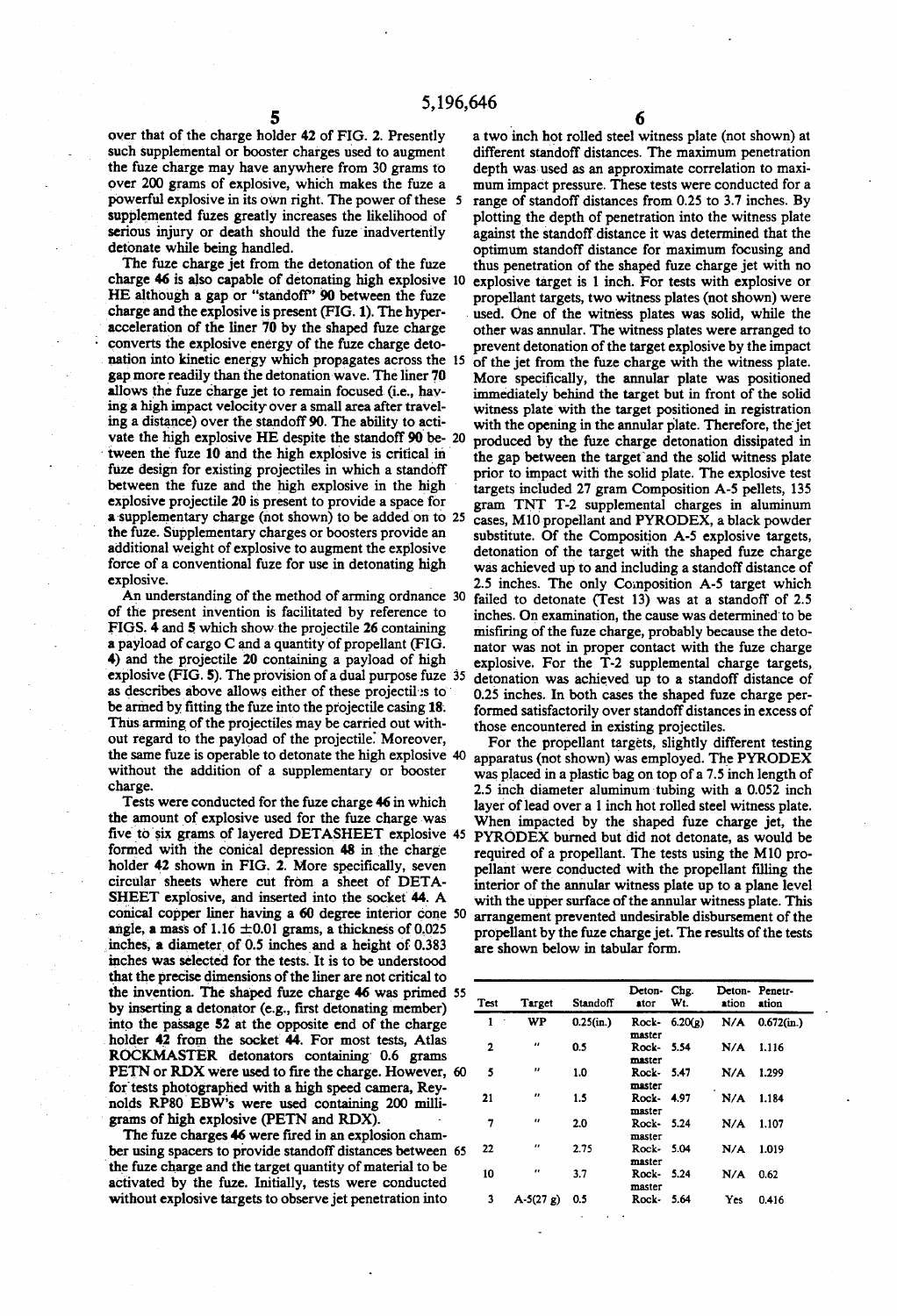| Test | Target       | Standoff | Deton-Chg.<br>ator     | Wt.    | ation      | Deton- Penetr-<br>ation |    |
|------|--------------|----------|------------------------|--------|------------|-------------------------|----|
|      |              |          | master                 |        |            |                         |    |
| 4    | ,,           | 0.5      | Rock-<br>master        | 5.45   | <b>Yes</b> | 0.175                   | 5  |
| 6    | .,           | 1.0      | Rock 6.00              |        | Yes.       | 0.1055                  |    |
| 8    | ,,           | 2.0      | master<br>Rock-        | 5.26   | Yes.       | 0.1045                  |    |
| 13   | ,,           | 2.5      | master<br>Rock-        | 5.79   | No.        | 0.                      | 10 |
|      |              |          | master                 |        |            |                         |    |
| 14   | n            | 2.5      | <b>RP-80</b>           | 5.76   | Yes.       | 0.127                   |    |
| n    | $T-2(135 g)$ | 0.1      | Rock-<br>master        | 5.22   | Yes:       | 0.2165                  |    |
| 12   |              | 0.25     | Rock-<br>master        | - 5.46 | Yes.       | 0.2485                  | 15 |
| 30   | m            | 0.35     | Rock-                  | - 5.41 | <b>No</b>  | 0.                      |    |
| 29   |              | 0.5      | master<br>Rock-        | 5.23   | No         | 0.                      |    |
| 9    | Pyrodex      | 0.75     | master<br>Rock-        | 5.25   | No         | 0.                      |    |
| 18   | M10(30 g)    | 1.0      | master<br><b>RP-80</b> | 5.08   | No         | 0.591                   | 20 |
| 19   |              | 2.0      | ,,                     | 4.97   | No         | 0.278                   |    |

In view of the above, it will be seen that the several objects of the invention are achieved and other advanta- 25 geous results attained.

As various changes could be made in the above con structions without departing from the scope of the invention, description or shown in the accompanying vention, description or shown in the accompanying drawings shall be interpreted as illustrative and not in a 30 limiting sense.

What is claimed is:

1. A projectile comprising:

an outer casing;

- a quantity of material to be activated in the casing, the 35 material being selected from a group including high explosive, low explosive, propellant and pyrotechnic compounds, the projectile being capable of carrying the quantity of material as its payload and for carrying cargo as its payload; 40
- a dual purpose fuze having a housing shaped and configured for connection to the outer casing, the fuze being capable of activating any of the materi als in said group of materials, the fuze comprising:
- a fuze charge located in the socket having a depres-45

sion therein;<br>means for detonating the fuze charge;

safety means for preventing premature detonation of the fuze;

- arming means for releasing said safety means to allow 50 detonation of the fuze; and<br>means for activating said detonating means thereby to
- detonate the fuze charge, the depression being formed to cause the fuze charge to explode in a jet directed outwardly from the socket of sufficiently high energy to activate a high explosive in a high directed outwardly from the socket of sufficiently 55 explosive projectile, the fuze charge being sufficiently small to prevent rupture of containment for a propellant in a cargo projectile.

2. A projectile as set forth in claim 1 wherein the fuze 60 further comprises a concave liner located generally in the depression in the fuze charge, the liner having a convex surface engaging the fuze charge and having a contour generally conforming to the shape of the de pression.

3. A projectile as set forth in claim 2 wherein the fuze liner is made of metal, the liner being adapted to col lapse radially inwardly upon detonation of the fuze charge and to be propelled out of the socket into the quantity of material to be activated.

4. A projectile as set forth in claim 3 wherein the fuze liner is generally conical in shape.

5. A projectile as set forth in claim 3 wherein the fuze liner is generally hemispherical in shape.

6. A projectile as set forth in claim 2 wherein the depression in the fuze charge of the fuze is generally symmetric about a central axis of the socket.

7. A projectile as set forth in claim 6 wherein the depression is generally conical in shape.

8. A projectile as set forth in claim 2 wherein the amount of the fuze charge of the fuze is less than one gram.

9. A projectile as set forth in claim 2 wherein the amount of the fuze charge is less than five grams.

10. A projectile as set forth in claim 2 wherein the fuze is capable of activating the quantity of material in an overdriven mode.

11. A projectile as set forth in claim 2 wherein the charge holder has a passage therein communicating with the socket, and wherein said detonating means comprises a first detonating member disposed generally in the passage.

12. A projectile as set forth in claim 1 wherein the quantity of material is selected from group including low explosive and propellant, and wherein the payload is cargo arranged in the casing for disbursement from the casing upon detonation of the quantity of material.

13. A projectile as set forth in claim 1 wherein the quantity of material is spaced from the fuze charge in a range from approximately 0.25 inch to 2.5 inches.

14. A method for arming ordnance comprising the

- providing a projectile including a casing containing a payload of high explosive;
- providing a projectile including a casing containing a
- payload of cargo and a quantity of propellant; providing a dual purpose fuze capable of activating high explosive and propellant, the fuze including a charge holder having a socket therein facing the quantity of high explosive or propellant to be acti vated, a fuze charge located in the socket having a depression therein, means for detonating the fuze<br>charge, a concave liner located generally in the depression in the fuze charge, the liner having a convex surface engaging the fuze charge and hav ing a contour generally conforming to the shape of the depression, and means for activating said deto-<br>nating means, the depression in the fuze charge forming upon detonation a jet directed outwardly through the opening of sufficiently high energy to activate the high explosive, and
- fitting the fuze into the projectile casing without regard to whether the projectile being armed contains high explosive or propellant, said fuze being capable of either activating the high explosive or activating the propellant without rupture of the projectile casing.

65 a payload of cargo and propellant, the fuzes each com 15. In combination, first and second fuzes and first load of high explosive and the second projectile having prising:

a charge holder having a socket therein facing a quan tity of material to be activated;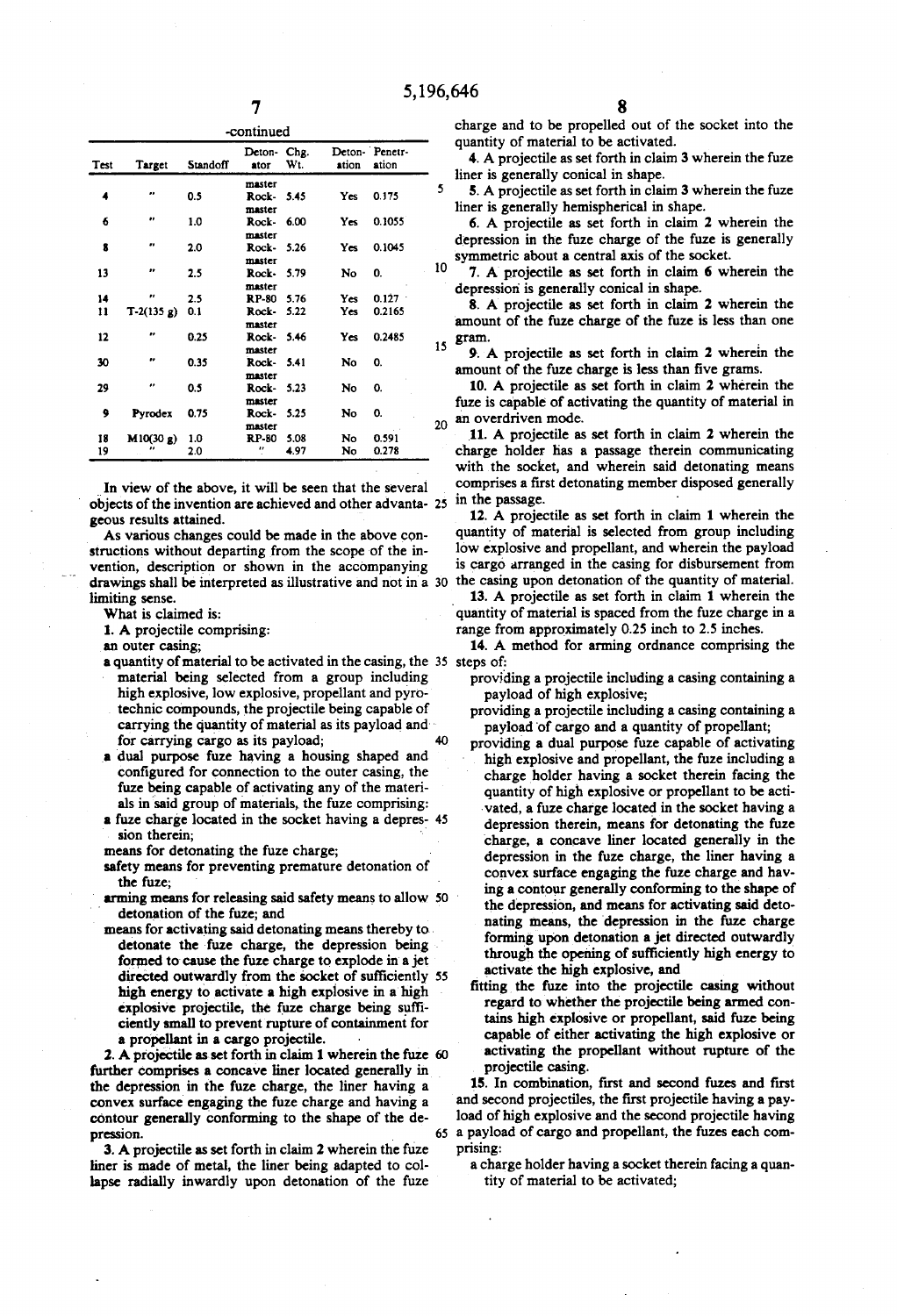5,196,646<br>a fuze charge located in the socket having a depres- jection sion therein, the fuze charge in each fuze being a

- safety means for preventing premature detonation of 5 the fuze;
- arming means for releasing said safety means to allow detonation of the fuze; and
- means for activating said detonating means thereby to formed to cause the fuze charge to explode in a jet directed outwardly from the socket; detonate the fuze charge, the depression being 10
- the first fuze being adapted for reception in the first projectile and to directly detonate the high explosive upon detonation of the fuze charge, and the 15 second fuze being adapted for reception in the second projectile and to directly ignite the propelsecond projectile and to directly ignite the propel-<br>lant without rupture of containment for the propel-<br>lant upon detonation of the fuze charge.<br>16. A dual purpose fuze in combination with a first 20

projectile and a second projectile, the first projectile having a payload of high explosive and the second pro

jectile having a payload of cargo and propellant, the

- the same material and quantity; a charge holder having a socket the means for detonating the fuze charge; the same means for detonating the fuze charge; a charge holder having a socket therein facing a quan
	- a fuze charge located in the socket having a depres sion therein;<br>means for detonating the fuze charge;

- safety means for preventing premature detonation of the fuze;
- arming means for releasing said safety means to allow detonation of the fuze; and
- means for activating said detonating means thereby to detonate the fuze charge, the depression being formed to cause the fuze charge to explode in a jet directed outwardly from the socket;
- the fuze being adapted to be selectively fitted into the first projectile for directly detonating the high explosive upon detonation of the fuze charge, or into the second projectile for directly igniting the propellant, without rupture of containment for the propellant upon detonation of the fuze charge.

25

30

35

40

45

50

55

60

65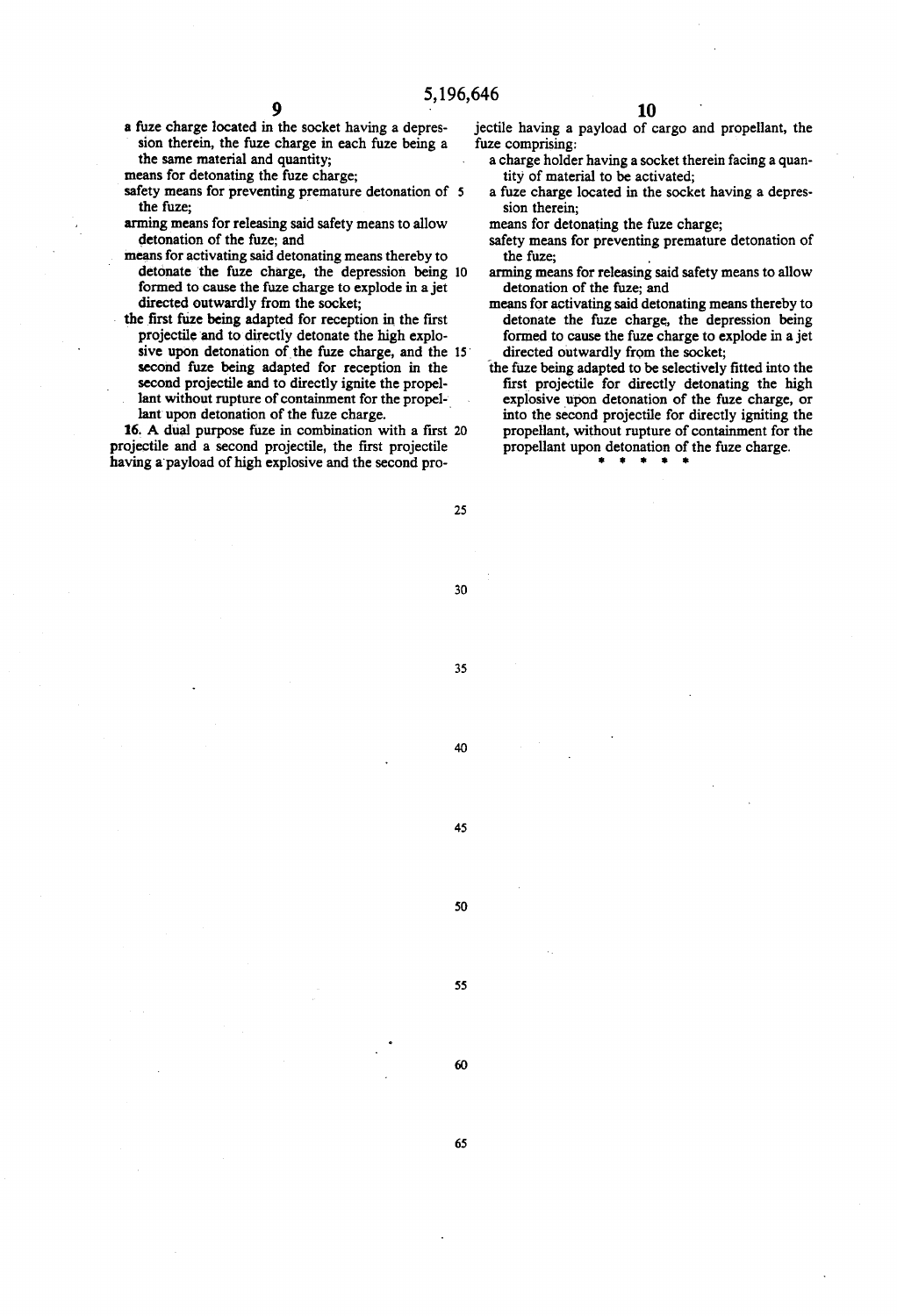# UNITED STATES PATENT AND TRADEMARK OFFICE CERTIFICATE OF CORRECTION

PATENT NO. : 5,196,646 DATED : March 23, 1993 INVENTOR(S) : Paul N. Worsey

It is certified that error appears in the above-identified patent and that said Letters Patent is hereby corrected as shown below:

Column 7, claim l, lines 44-45, 'comprising: a fuze', should read ---comprising: a charge holder having a Socket therein facing the quantity of material to be activated; a fuze---.

Column 9, claim 15, lines 2-3, "being a the same', should read ---being of the same---.

> Signed and Sealed this Fourth Day of January, 1994

Attest: Bence Tehman

**BRUCE LEHMAN** Attesting Officer Commissioner of Patents and Trademarks